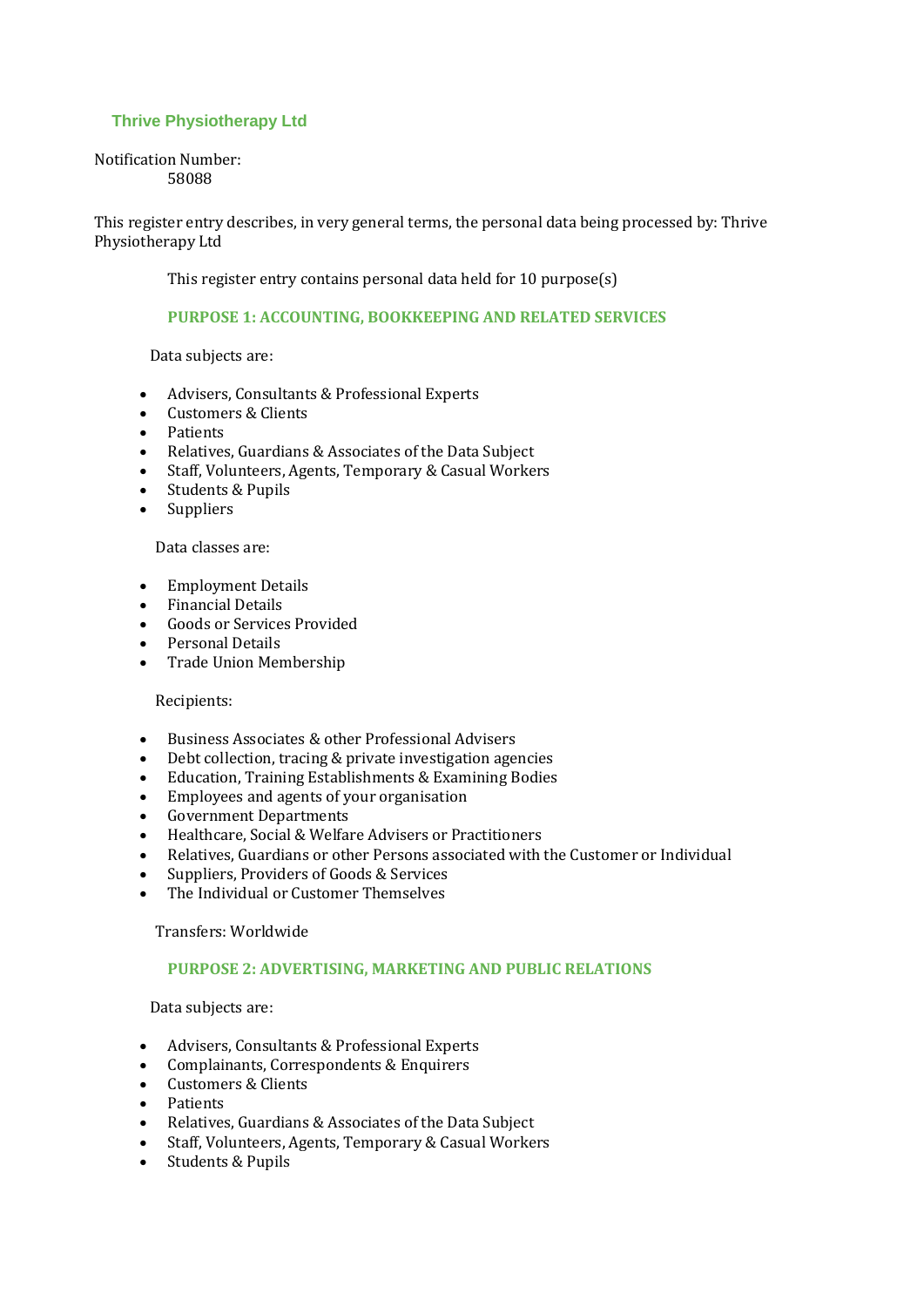Data classes are:

- Education & Training Details
- Employment Details
- Goods or Services Provided
- Personal Details

### Recipients:

- Business Associates & other Professional Advisers
- Education, Training Establishments & Examining Bodies
- Employees and agents of your organisation
- Government Departments
- Healthcare, Social & Welfare Advisers or Practitioners
- Persons making an Enquiry or Complaint
- Relatives, Guardians or other Persons associated with the Customer or Individual
- Suppliers, Providers of Goods & Services
- Survey & Research Organisations
- The Individual or Customer Themselves
- The Media
- Voluntary, Charitable and Religious Organisations

Transfers: Worldwide

#### **PURPOSE 3: CUSTOMER AND CLIENT ADMINISTRATION**

Data subjects are:

- Advisers, Consultants & Professional Experts
- Complainants, Correspondents & Enquirers
- Customers & Clients
- Patients
- Relatives, Guardians & Associates of the Data Subject
- Staff, Volunteers, Agents, Temporary & Casual Workers
- Students & Pupils

# Data classes are:

- Education & Training Details
- Financial Details
- Goods or Services Provided
- Personal Details

### Recipients:

- Business Associates & other Professional Advisers
- Debt collection, tracing & private investigation agencies
- Employees and agents of your organisation
- Government Departments
- Healthcare, Social & Welfare Advisers or Practitioners
- Relatives, Guardians or other Persons associated with the Customer or Individual
- The Individual or Customer Themselves

#### Transfers: Worldwide

# **PURPOSE 4: EDUCATION, TRAINING AND ADMINISTRATION**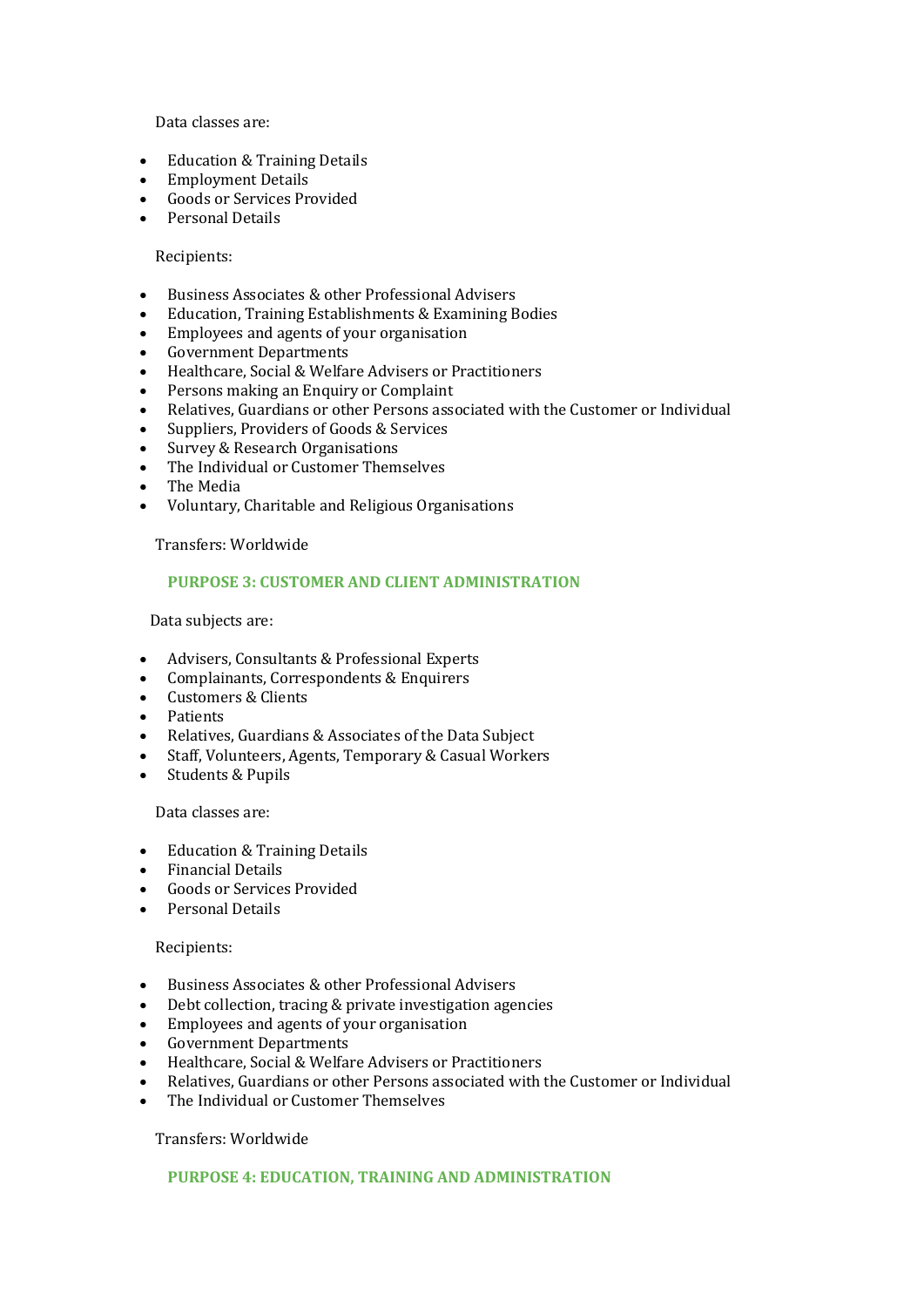Data subjects are:

- Advisers, Consultants & Professional Experts
- Complainants, Correspondents & Enquirers
- Customers & Clients
- Staff, Volunteers, Agents, Temporary & Casual Workers
- Students & Pupils

### Data classes are:

- Education & Training Details
- Employment Details
- Financial Details
- Goods or Services Provided
- Personal Details

# Recipients:

- Business Associates & other Professional Advisers
- Current, past or prospective employers of the individual
- Education, Training Establishments & Examining Bodies
- Employees and agents of your organisation
- Government Departments
- Healthcare, Social & Welfare Advisers or Practitioners
- Persons making an Enquiry or Complaint
- Relatives, Guardians or other Persons associated with the Customer or Individual
- Survey & Research Organisations
- The Individual or Customer Themselves
- The Media
- Voluntary, Charitable and Religious Organisations

Transfers: Worldwide

# **PURPOSE 5: MEMBERSHIP ADMINISTRATION**

Data subjects are:

• Advisers, Consultants & Professional Experts

#### Data classes are:

- Employment Details
- Financial Details
- Personal Details
- Trade Union Membership

### Recipients:

- Education, Training Establishments & Examining Bodies
- Employees and agents of your organisation
- Healthcare, Social & Welfare Advisers or Practitioners

Transfers: None outside the Bailiwick of Guernsey and EEA

**PURPOSE 6: PENSIONS ADMINISTRATION**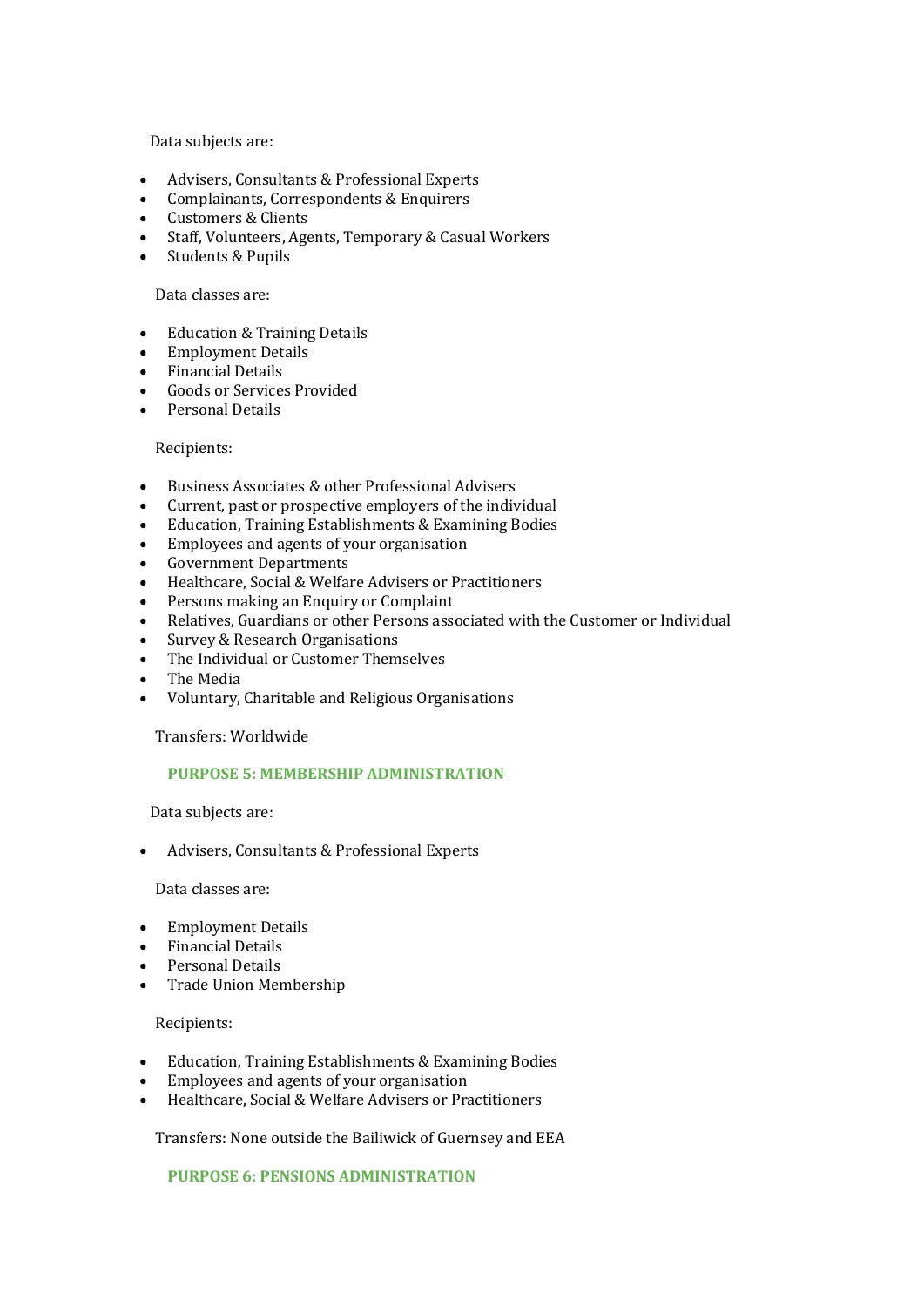Data subjects are:

• Staff, Volunteers, Agents, Temporary & Casual Workers

Data classes are:

- Employment Details
- Financial Details
- Goods or Services Provided
- Personal Details

#### Recipients:

- Business Associates & other Professional Advisers
- Employees and agents of your organisation
- Financial Organisations & Advisers
- Government Departments
- Suppliers, Providers of Goods & Services

Transfers: None outside the Bailiwick of Guernsey and EEA

# **PURPOSE 7: PERSONNEL, EMPLOYEE AND PAYROLL ADMINISTRATION**

Data subjects are:

- Advisers, Consultants & Professional Experts
- Relatives, Guardians & Associates of the Data Subject
- Staff, Volunteers, Agents, Temporary & Casual Workers
- Students & Pupils

### Data classes are:

- Criminal Proceedings, Outcomes & Sentences
- Education & Training Details
- Employment Details
- Family, Lifestyle & Social Circumstances
- Financial Details
- Goods or Services Provided
- Offences (including alleged offences)
- Personal Details
- Physical or Mental Health or Condition
- Trade Union Membership

#### Recipients:

- Another organisation acting on your behalf (data processors)
- Business Associates & other Professional Advisers
- Current, past or prospective employers of the individual
- Education, Training Establishments & Examining Bodies
- Employees and agents of your organisation
- Government Departments
- Healthcare, Social & Welfare Advisers or Practitioners
- Persons making an Enquiry or Complaint
- The Individual or Customer Themselves
- The Media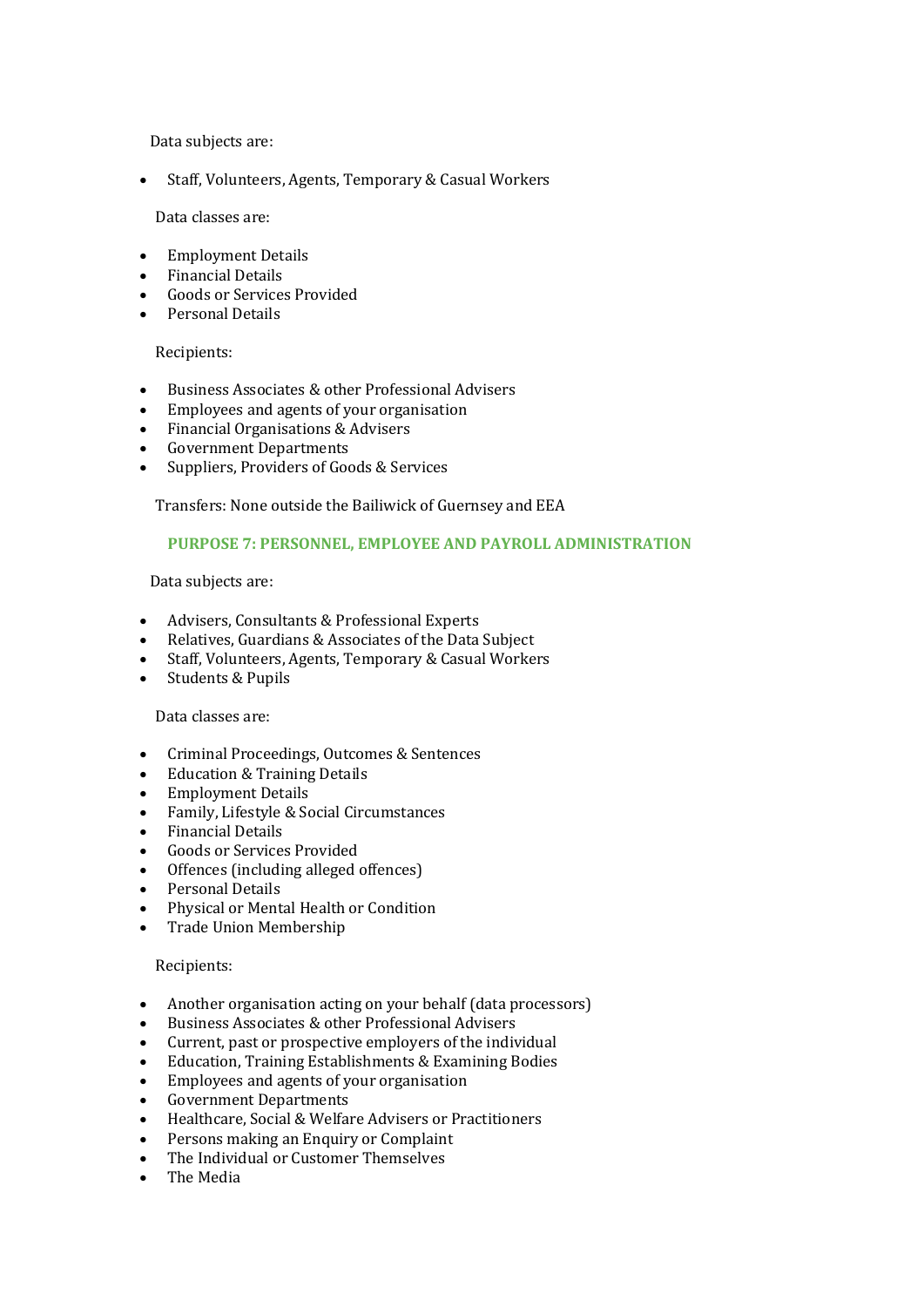• Voluntary, Charitable and Religious Organisations

Transfers: None outside the Bailiwick of Guernsey and EEA

# **PURPOSE 8: PROVISION OF HEALTHCARE**

Data subjects are:

- Advisers, Consultants & Professional Experts
- Complainants, Correspondents & Enquirers
- Customers & Clients
- Patients
- Relatives, Guardians & Associates of the Data Subject
- Staff, Volunteers, Agents, Temporary & Casual Workers
- Students & Pupils
- Suppliers

#### Data classes are:

- Education & Training Details
- Employment Details
- Family, Lifestyle & Social Circumstances
- Financial Details
- Goods or Services Provided
- Personal Details
- Physical or Mental Health or Condition
- Racial or Ethnic Origin
- Religious or other Beliefs of a Similar Nature
- Sexual Life

#### Recipients:

- Business Associates & other Professional Advisers
- Current, past or prospective employers of the individual
- Education, Training Establishments & Examining Bodies
- Employees and agents of your organisation
- Government Departments
- Healthcare, Social & Welfare Advisers or Practitioners
- Relatives, Guardians or other Persons associated with the Customer or Individual
- The Individual or Customer Themselves

### Transfers: Worldwide

# **PURPOSE 9: PURCHASE AND SUPPLIER ADMINISTRATION**

Data subjects are:

• Suppliers

Data classes are:

- Financial Details
- Goods or Services Provided
- Personal Details

Recipients: